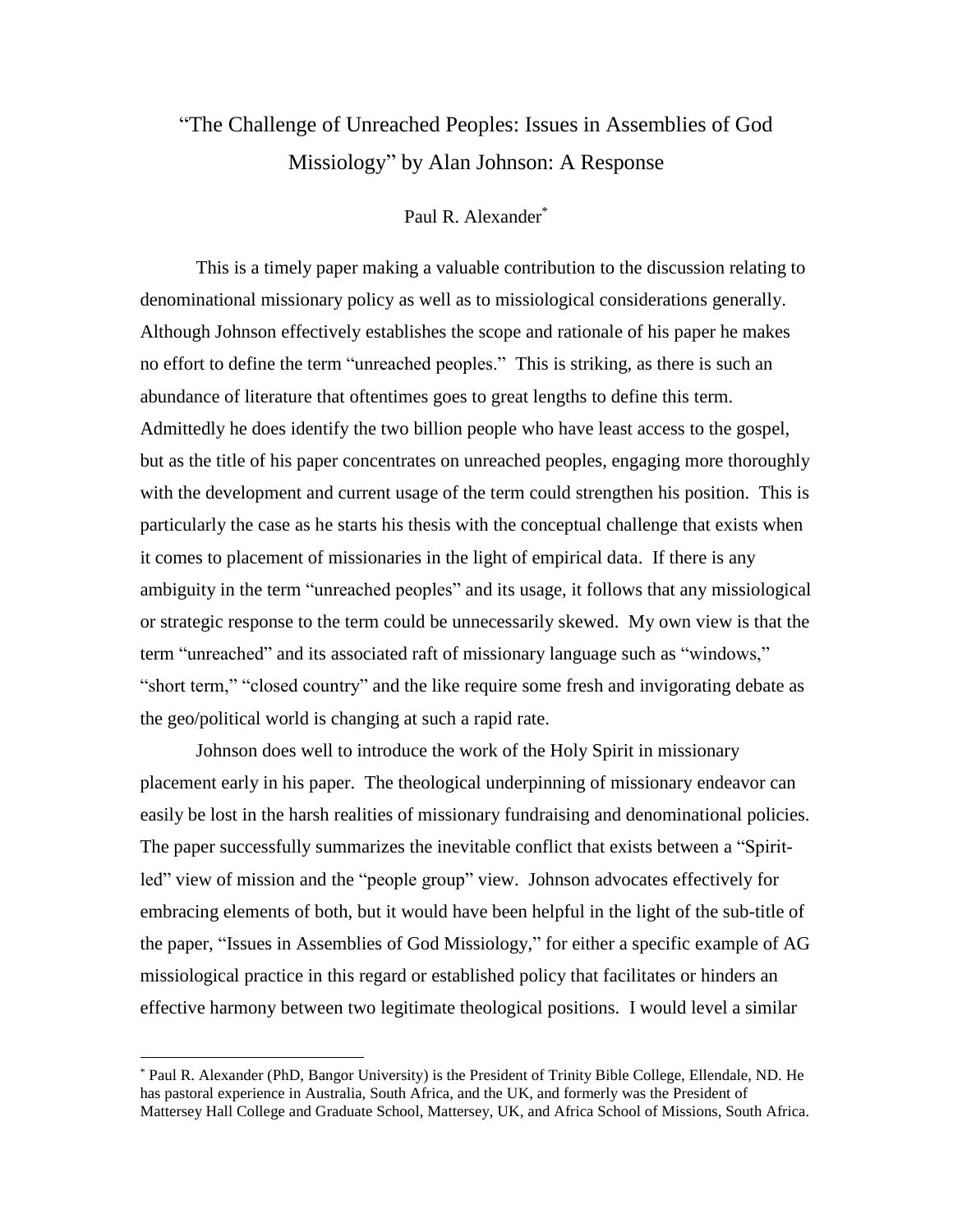criticism of Johnson's point regarding the "trap of the double blind." His comments are helpful and insightful but the careful reader cannot escape the possible critique of both the historical and contemporary practice of the AG. Again, mention of a specific policy or a useful example would be helpful.

I enjoyed reading the section on the varieties of Apostolic function proposed by Johnson. Whatever the reader's view might be, this is a good explanation of missionary activity and, although brief, represents clear missiological thought. As the term "Apostolic" is both emotive and its use is controversial it would have been helpful if there could have been some further development of what Johnson's own notion of the term might be. Although the bibliography is extensive, a specific engagement with relevant literature at this juncture would have added weight to an otherwise wellpresented position. He goes on to clearly establish the challenge that exists in accommodating the tension between AGWM policies regarding relationships with national churches and the reaching of those considered unreached in regions where there is an existing relationship with the national church. In my view, he succeeds in this section by maintaining an objectivity balanced by a gracious critique of existing practice. Perhaps his reading of AG history is helpful in this regard. He identifies the unintended consequences of early missionary policy. He suggests that present difficulties in accommodating an effective policy for reaching unreached people groups and denominational policy are not the result of obstructionist leaders, but rather the result of well-meaning people responding to the theological and missionary dynamics of their day without particular thought to the possible trajectory of their policy making. Johnson makes this point without being accusatory thus avoiding having to develop his position further.

Johnson builds a good case for ensuring that an overreaction to existing missionary structures would not be productive in developing an effective policy for reaching unreached people groups. It is clear that he is addressing the subject as a friendly critic but this does not prevent careful analysis. For this reason I found his comments constructive and helpful. He manages to identify and address the structural issues without succumbing to meaningless rhetoric about "new network" alternatives. I found this refreshing not so much because it suggests a defense of the AG *modus*

30